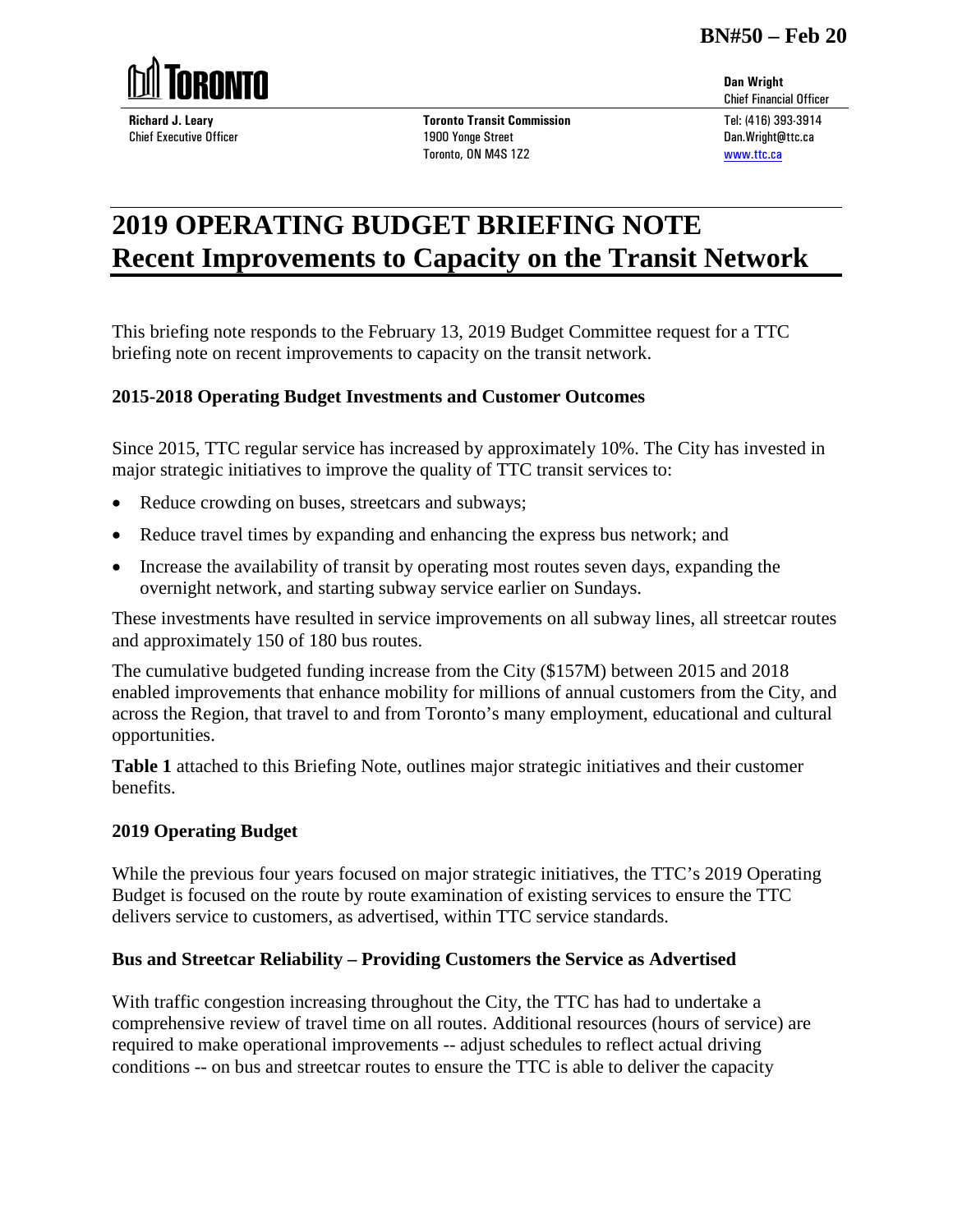required to meet demand. When additional operating resources are not provided, service frequencies are reduced resulting in less capacity and ultimately overcrowding.

Run-as-directed vehicles allow the TTC to respond to unplanned service disruptions that are a result of numerous factors that can attributed to operating in mixed traffic. The run-as-directed vehicles ensure the TTC can take immediate corrective action to sustain a reliable service.

#### **Area Network Reviews Improve Services based on Customers' Feedback and Needs**

The resources for the Area Network Review are required to accommodate changing travel patterns and meet customer demand while adhering to TTC service standards. The TTC regularly evaluates the performance of its services. These resources are needed to support on-going area studies.

Resources to support Area Network Reviews allow the TTC to adapt its services for customers. In the past, this included the Downtown Area Plan which made changes to the 72 Pape and introduced new bus service on the 121 Fort York-Esplanade which provided new bus service for customers in the burgeoning Fort York and Corktown communities.

Major route improvements, like the Downtown Area Plan, require additional operating and capital resources to ensure that the major route enhancements and neighbourhood area plans maximize customer benefits and meet the TTC quality of service and service reliability standards. In 2019, the TTC is conducting two area studies. The Junction Area Study will be completed in Q2 2019 and the Scarborough East Area Study will be complete in Q4 2019.

#### **Resources for the two-hour time based transfer**

As part of the approval of the two-hour time based transfer, additional service hours were identified to accommodate the anticipated increase in ridership. It is estimated that the two-hour transfer policy will result in a total of 5 million additional customer trips on the TTC annually. TTC staff will monitor for overcrowding throughout 2019 to determine where resources are required to support the additional demand generated by the two-hour transfer.

**Prepared by:** Mark Mis, Manager, Service Planning, Toronto Transit Commission, (416) 393- 4275 mark.mis@ttc.ca

**Further information:** Kathleen Llewellyn-Thomas, Chief Customer Officer, Toronto Transit Commission, (416) 393-6085 kathleen.llewellyn-thomas@ttc.ca

**Date:** February 15, 2019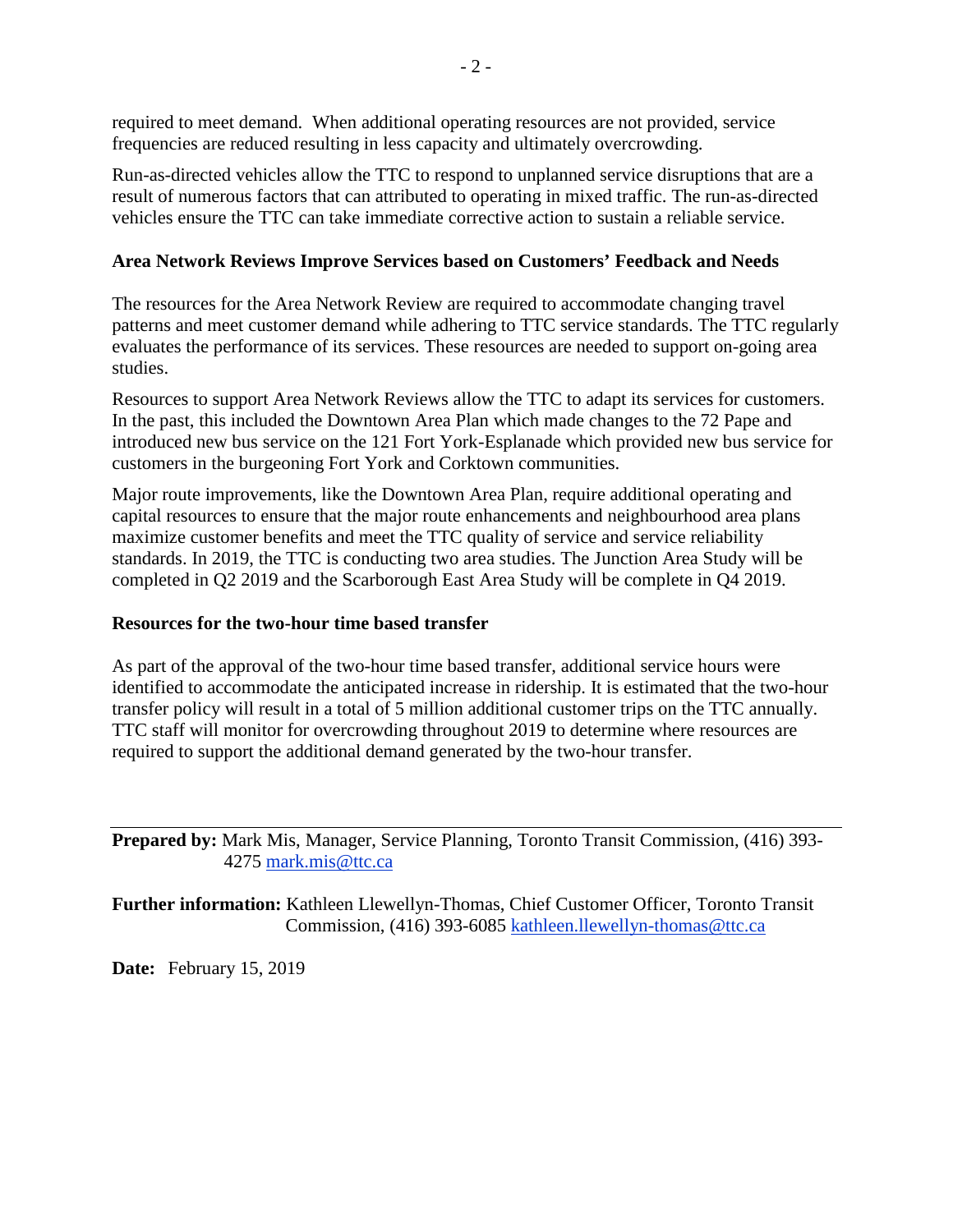| Year | <b>Initiative</b>                                                        | <b>Description</b>                                                                                                                                                        | <b>Number</b><br>of Routes | Less-<br>crowded<br>vehicles | <b>Shorter</b><br>wait<br>times | Faster<br>travel<br>time | More<br>reliable<br>service | <b>Increased</b><br>access to<br>transit | <b>Annual</b><br><b>Customers</b><br>-Trips<br><b>Benefitted</b> | <b>Additional</b><br><b>Annual Hours</b><br>of Transit<br><b>Service</b> | <b>Net Annual</b><br>Cost at<br>Implementation |
|------|--------------------------------------------------------------------------|---------------------------------------------------------------------------------------------------------------------------------------------------------------------------|----------------------------|------------------------------|---------------------------------|--------------------------|-----------------------------|------------------------------------------|------------------------------------------------------------------|--------------------------------------------------------------------------|------------------------------------------------|
| 2015 | Implementation<br>of 10-Minute<br>Network                                | Network of routes that<br>provide service at least<br>every ten minutes, all day,<br>every day, from 6:00 a.m.<br>(9:00 a.m. on Sundays) to<br>$1:00$ a.m.                | 42 routes                  | $\checkmark$                 | $\checkmark$                    |                          | $\checkmark$                |                                          | 48 million                                                       | 158,000                                                                  | \$12.5M                                        |
| 2015 | Expansion of<br>All-Day Every<br>Day Network                             | Improvements to local routes<br>so they operate all day, every<br>day, from 6:00 a.m. (9:00 a.m.<br>on Sundays) to 1:00 a.m.                                              | 47 routes                  |                              | $\checkmark$                    |                          |                             | $\checkmark$                             | 1.3 million                                                      | 69,000                                                                   | \$5.9M                                         |
| 2015 | Improvements<br>to Overnight<br>Network                                  | Expansion of the Blue Night<br>Network which is the TTC's<br>overnight bus and streetcar<br>service that operates<br>between 2:00 and 5:00 a.m.                           | 21 routes                  |                              |                                 |                          |                             | $\checkmark$                             | 0.5 million                                                      | 36,000                                                                   | \$2.9M                                         |
| 2015 | Reduced Off-<br>peak Crowding<br>Standard                                | Reducing the off-peak<br>crowding standard to reduce<br>wait times and increase<br>comfort.                                                                               | 34 routes                  |                              | $\checkmark$                    |                          |                             |                                          | 55 million                                                       | 154,000                                                                  | \$11M                                          |
| 2016 | Early Sunday<br>Morning<br>Subway Service                                | Rapid Transit service starts<br>1 hour earlier on Sundays<br>(new start time at 8 AM)                                                                                     | 4 lines                    |                              |                                 |                          |                             | $\checkmark$                             |                                                                  | 4,000                                                                    | \$0.4M                                         |
| 2016 | Early Sunday<br>Morning<br>Subway Service<br>- connecting<br>bus service | Improvement to rapid transit<br>lines and connecting bus<br>routes                                                                                                        | 98 routes                  |                              |                                 |                          |                             |                                          | 6 million                                                        | 10,000                                                                   | \$1.4M                                         |
| 2016 | New Express<br>Routes                                                    | The introduction of 5 new<br>express services including<br>Don Mills, Victoria Park,<br>Wilson, Kipling South and<br>extension of the Finch<br>service to York University | 5 routes                   |                              | $\checkmark$                    | $\checkmark$             |                             |                                          | 1.1 million                                                      | 61,000                                                                   | \$4.5M                                         |

# **Table 1: Summary of 2015-2018 Customer Service Enhancements**